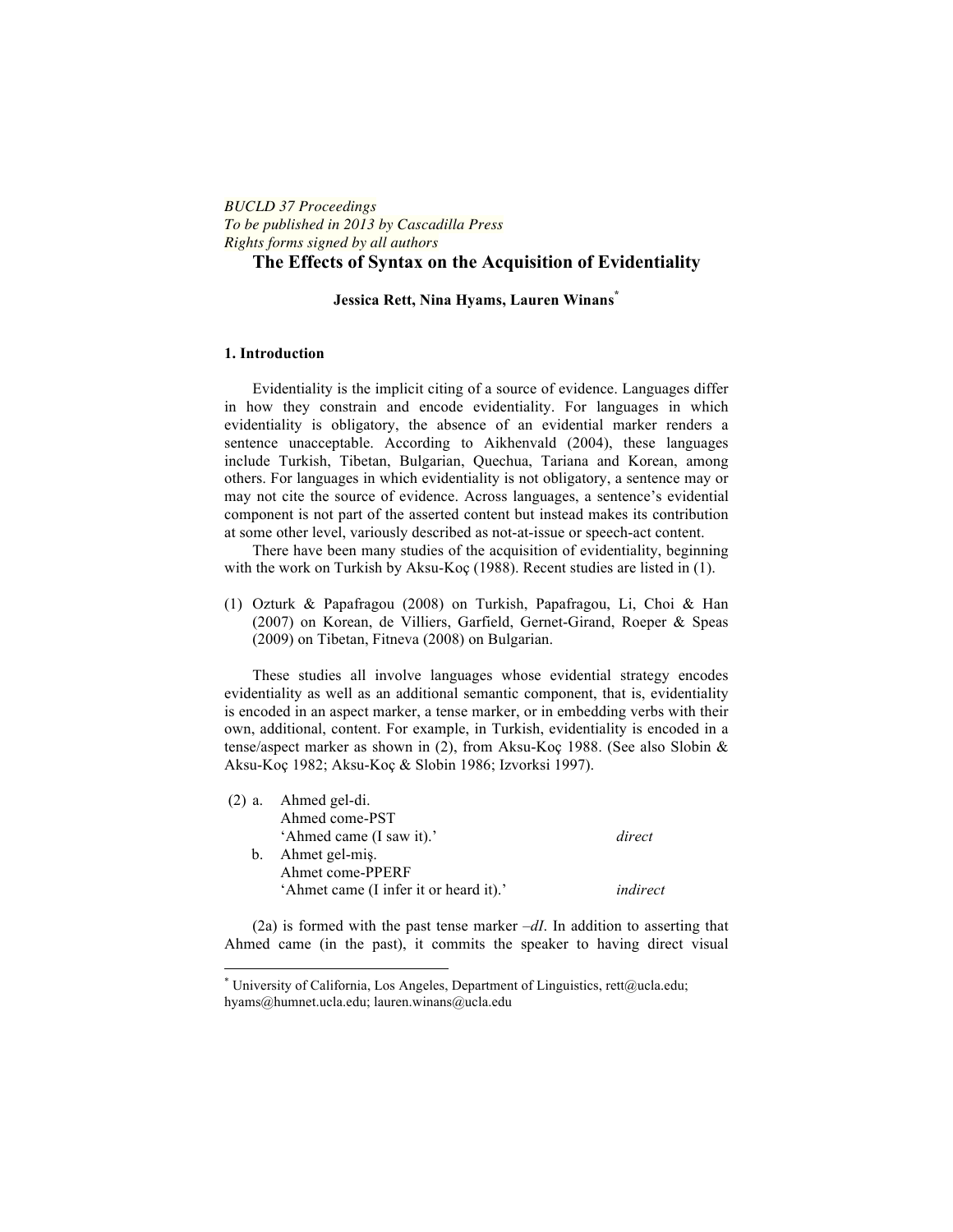evidence of Ahmed's arrival. (2b) is formed with the present perfect marker *– mIş*. While *–mIş* behaves like a standard perfect marker in, for instance, nonfinite clauses, it marks both past tense and indirect evidentiality in many finite contexts, like (2b). The evidential component of (2b) commits the speaker to having indirect (in this case, either indirect visual or hearsay) evidence of Ahmed's arrival.

Because evidential strategies like the Turkish "evidential perfect" are semantically complex in this way, it's hard if not impossible to isolate the point at which children acquire the evidential component of the morpheme. We refer to this as the "polysemy problem." To avoid this confound, we examine the acquisition of evidentiality in a language that does not adopt this kind of evidential strategy.

Our study begins with observations from the theoretical literature that suggest that evidentiality is encoded syntactically in languages like English and Swedish (Rogers 1973, Grimm 2010, Asudeh & Toivonen 2012). The relevant construction, given in (3), is typically referred to as the 'copy-raising construction'. We will reserve the term 'copy-raised construction (CRC)' for cases like (3a) in which the matrix subject is a full DP. We will use the term 'non-copy-raised construction (NCRC)' for sentences like (3b) in which the matrix subject is what is typically described as an expletive. We will refer collectively to both versions of the construction with the term 'perception verb similatives (PVS)'. PVSs are also formed with the predicates *seem* and *sound,*  among others.

#### (3) **Perception verb similatives (PVSs**)

| a. John looks like he's sick.  | CRC (direct)              |
|--------------------------------|---------------------------|
| b. It looks like John is sick. | NCRC (direct or indirect) |

The CRC in (3a) requires the speaker to have perceived John directly (in addition to requiring that John appear sick). The NCRC in (3b), in contrast, is acceptable in a variety of situations: one in which the speaker has seen John, who appears sick (the direct situation); and another in which the speaker has not seen John but has instead seen evidence of John's sickness (the indirect situation); for example a doctor's note, or a desk strewn with tissues.

The evidential properties of PVS constructions are schematized in Table 1.

| Evidential source | $\mathop{\rm CRC}\nolimits$<br>(3a) | $NCRC$ (3b) |
|-------------------|-------------------------------------|-------------|
| Direct            | 0K                                  | ΟK          |
| Indirect          | *                                   | Οk          |

**Table 1. PVSs and evidentiality**

According to this view, NCRCs are unmarked for evidentiality, while CRCs mark direct evidentiality (and are therefore only acceptable in a situation in which the speaker has direct evidence for the asserted proposition). While our study doesn't rest on a particular theoretical analysis of these data, we will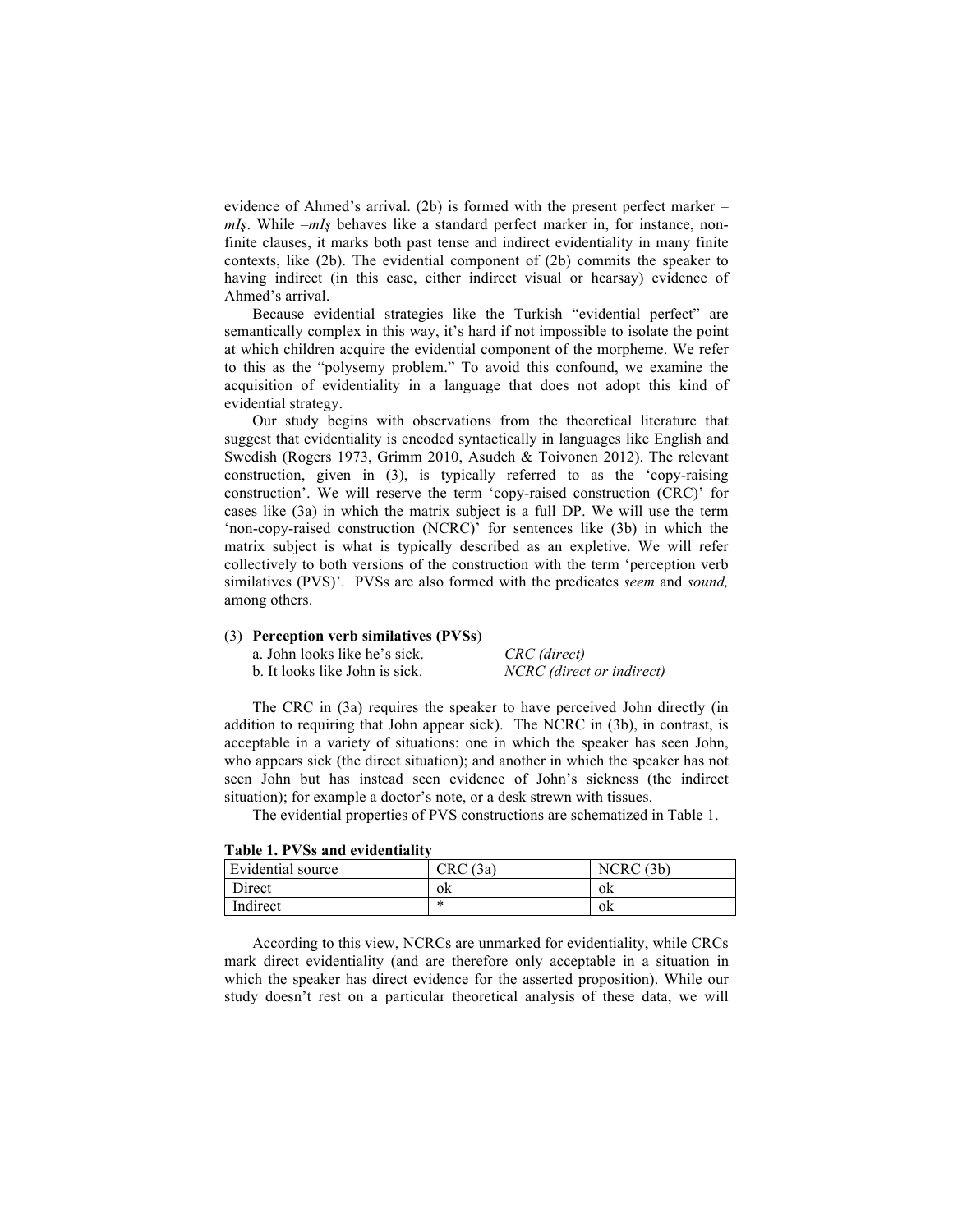briefly mention a recent account of PVSs, proposed by Asudeh & Toivonen (2012). They argue that PVS verbs assign to their matrix subjects a semantic role 'PSOURCE,' marking it as the source of perception for the asserted proposition. In CRCs, the result is that the subject of the asserted proposition (John in (3a)) is also claimed to be the source of the evidence for that proposition. In NCRCs, the matrix subject 'it' is a pronoun ranging over eventualities (not an expletive), and this denoted eventuality is marked as the source of perception. The pronoun can in principle refer to two different types of eventualities: an event in which the speaker directly perceives the referent of the embedded subject (e.g. John) satisfying the relevant property (a direct evidence scenario) or an event in which the speaker perceives some situation that entails the asserted proposition (an indirect evidence scenario). Thus, in contrast to CRCs, NCRCs are underspecified with respect to evidentiality.

The main goal of this paper is to draw on PVSs like those in (3) to provide a more precise insight into the acquisition of evidentiality. We begin by reporting the results of our adult felicity judgment task. These results provide support for the evidential nature of CRCs schematized in Table 1, as well as a baseline of comparison for children's acquisition of PVSs. We then present the results of our acquisition study, which is based on an exhaustive examination of the corpora of 45 American English-speaking children in the Childes database (McWhinney & Snow 1985). We show that children as young as two behave like adults in their ability to correlate the syntax of these constructions with the type of evidence they have. For the sake of completeness, we end by reporting the results of a second production study we did on the spontaneous use of PVSs by adults in the Childes database – which provides additional support that children's use of PVSs is adult-like, as well as information about the kind of input children get with respect to these constructions.

### **2. The acquisition of evidentiality**

The acquisition findings have been fairly consistent across the various "evidential" languages (that is, languages like Turkish in which evidentiality is grammaticized in the morphology, but see Koring & de Mulder 2011 for a study of Dutch evidential verbs). The first noteworthy result is that children spontaneously produce evidential markers by age 2 to 3 (Aksu-Koç 1988; Papafragou et al. 2007). A second consistent finding is that direct evidentials appear earlier than indirect evidentials (Ozturk & Papafragou 2008; de Villiers et al. 2009). This is sometimes attributed to the increased cognitive difficulty of indirect evidentials which, according to Aksu-Koç & Slobin (1986), involves ''the further complexity of making an inference... as compared to simply accessing an experienced event from memory."

A further issue concerns the neo-Whorfian position that the acquisition of linguistic evidentiality facilitates the child's conceptual understanding of evidence source and his non-linguistic source monitoring ability (Aksu-Koç et al. 2009). This hypothesis predicts that for children acquiring a language like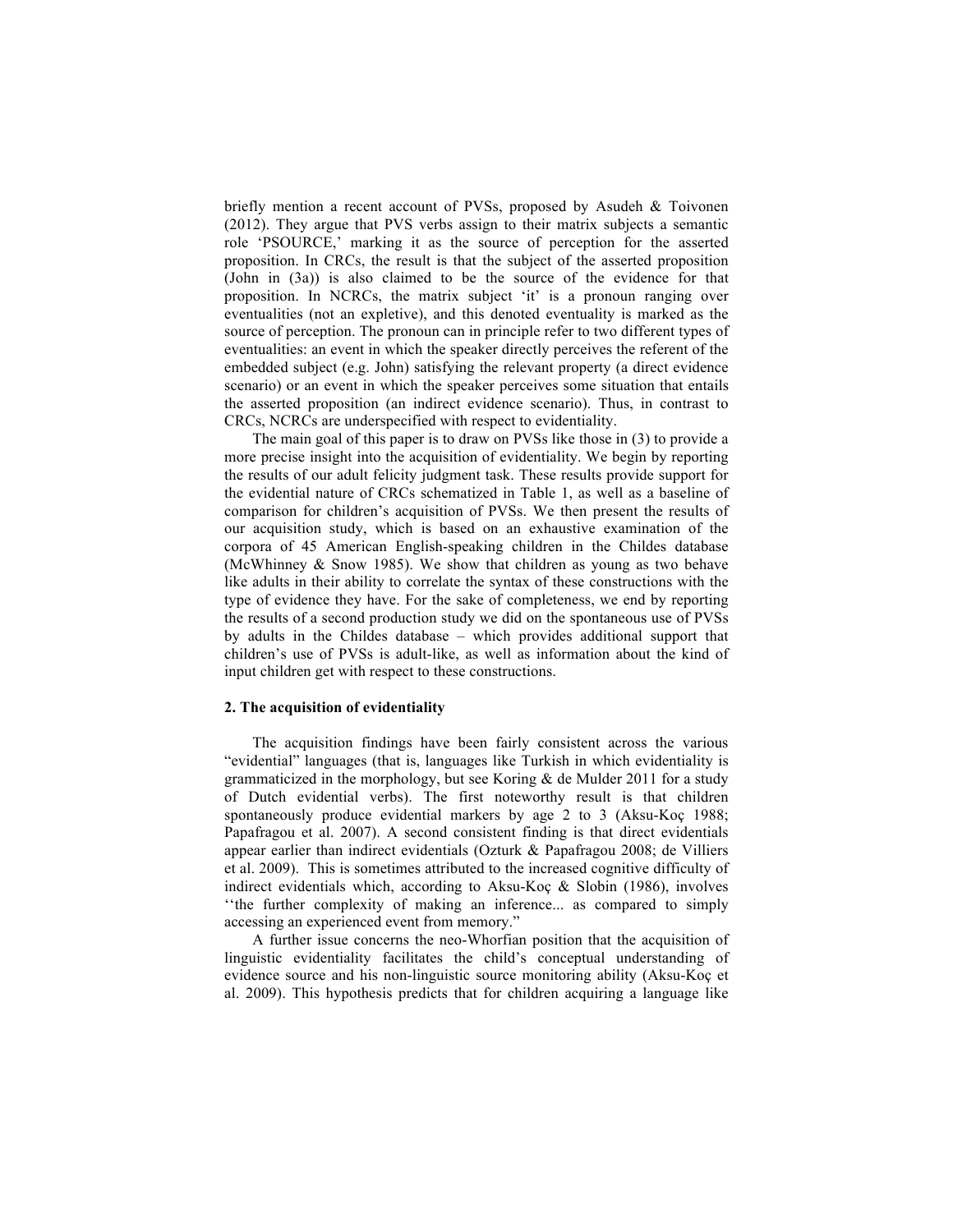English in which evidentiality is neither grammaticized nor obligatory, reasoning about evidence source – and hence the semantics of evidentiality – should be delayed relative to children acquiring "true" evidential languages like Korean and Turkish.

By investigating PVSs in English, we test knowledge of evidentiality directly and avoid the polysemy problem. Moreover, our results speak to the issue of whether indirect evidentials are cognitively/linguistically more complex for the child and also to the neo-Whorfian idea that learning a language with obligatory morphologically encoded evidentiality enhances early reasoning about sources of information.<sup>1</sup>

## **3. Adult on-line study**

<u> 1989 - Jan Samuel Barbara, margaret e</u>

Before we present the acquisition study, we briefly describe an adult experiment in which we test Asudeh & Toivonen's claims concerning the relationship between copy raising and evidentiality, as schematized in Table 1.

## **3.1 Procedure**

Subjects (90 in all) were asked to help an English-language learner, Fola, perfect her use of English. They are told that Fola is near fluent, but needs help with the more subtle aspects of the language. The subjects are presented with various scenarios and Fola's commentary about each scenario and then asked to indicate whether her comment is *okay, kind of weird,* or *weird*. <sup>2</sup> (These judgments were eventually converted to numerical scores for the purposes of analysis.)

The scenarios provided background information on the type of evidence Fola has for the proposition she asserts. They were differentiated based on four different criteria, given in (4).

Jeschull  $\&$  Roeper (2009) investigated the production and comprehension of the perceptual verb *look* as compared to *probably*, which marks speaker certainty, in children ages 4 to 6. They conclude that children distinguish evidentials from certainty markers by that age, though they are not yet fully adult-like. However, in discussing the evidential aspect of *look,* they do not differentiate between CRCs and NCRCs or between direct and indirect evidence source.

The exact instructions are: "Fola is visiting the US in order to improve her English. She**'**s taken several English language classes and is pretty fluent, but she still needs practice with some of the more subtle aspects of the language. She's asked you to help her by giving her feedback on her use of English. What follows will be descriptions of various scenarios, followed by a comment of Fola's. After reading both, please indicate whether her comment, given the scenario, is OK, weird or kind of weird. You will not be timed, so take time to fully understand the scenarios and comments."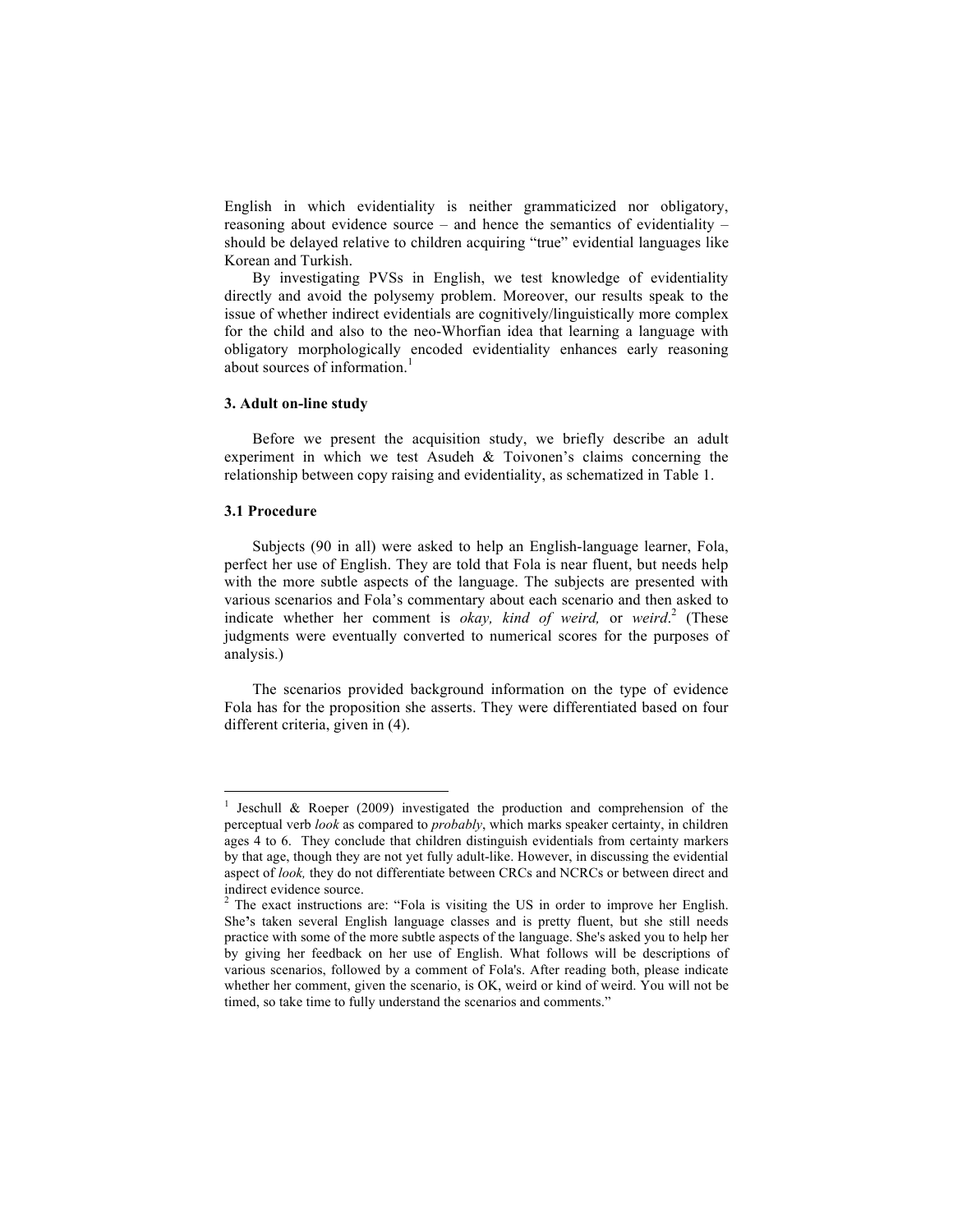- (4) (i) sensory source: whether Fola's evidence for the proposition is visual, auditory or hearsay;
	- (ii) evidence type: whether Fola's evidence is direct (involves her directly perceiving the subject) or indirect (applicable to the visual and auditory but not the hearsay scenarios);
	- (iii) predicate: whether the sentence contains *seem, look* or *sound*;
	- (iv) syntax: whether the sentence is a CRC or a NCRC.

The combinations of these scenario parameters form 30 test questions. There were three of each type to make up 90 test questions in all. Questions were divided into blocks and each subject answered 15 test questions.

The example in (5) has a scenario that is 1) auditory 2) indirect 3) uses the predicate *sound*; and 4) is a NCRC.

(5) *Fola and her son Milo live near a pig farm. Milo loves to play with the pigs when he has time and the pigs always squeal with joy when Milo visits them. One day Milo leaves the house after finishing his homework. Soon after, Fola hears the pigs making a lot of noise and she says: "It sounds like Milo visited the pig farm."*

It is auditory because Fola heard the evidence she has for suspecting that Milo visited the pig farm (the pigs' squealing). It's indirect because Milo is not the source of the noise, but instead Fola had to have inferred from the noise of the pigs to the likelihood of Milo visiting them.

### **3.2 Results**

The results of a 2x2 mixed design ANOVA showed main effects of both syntax (CRC vs. NCRC) and evidence type (direct vs. indirect) ( $p$ < .001). Overall, subjects were more likely to accept NCRCs over CRCs and more likely to accept direct scenarios over indirect. Most importantly, we found a significant interaction of syntax and evidence  $(p< .001)$ ; while CRCs are acceptable in direct scenarios, they are absolutely unacceptable in indirect scenarios. Thus, the predictions of A&T's theory are largely borne out in our data.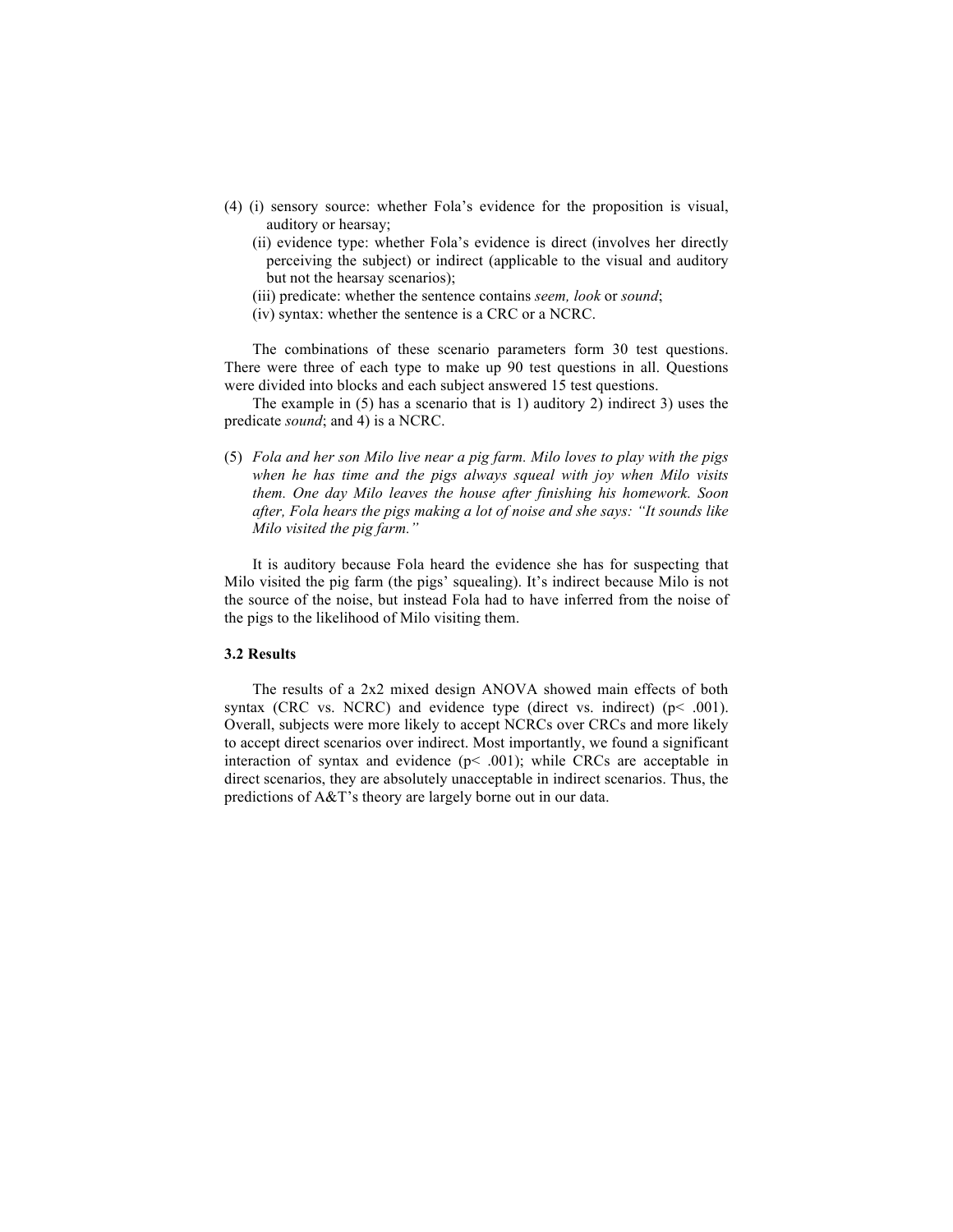

**Figure 1: Means by evidence type and syntax.**

## **4. Childes study 4.1 Subjects**

Let's now turn to the acquisition results, which are based on various American English-speaking children in the Childes database (McWhinney & Snow 1985). Preliminary work showed that children did not produce the constructions of interest until age 2. We therefore limited our search to corpora with children between the ages 2 to 6, including those listed in  $(6)$ .

(6) Bates, Bernstein-Ratner, Bliss, Bloom 1970, Bloom 1973, Bohannon, Brent, Brown, Clark, Cornell, Demetras Trevor, Demetras Working, Evans, Feldman, Garvey, Gathercole, Gleason, Haggerty, Hall, Higginson, HSLLD, Kuczaj, MacWhinney, McCune, Morisset, Nelson, New England, Peter Wilson, Post, Providence, Sachs, Snow, Soderstrom, Suppes, Tardif, Valian, Van Houten, Van Kleek, Warren-Leubecker, Weist.

We found a total of 70 PVSs containing the verbs *look, seem* and *sound*.

## **4.2 Coding procedures**

Each relevant utterance was coded for two factors: Syntax (CRC or NCRC) and Evidence (direct or indirect). The syntax coding was relatively straightforward: PVSs with full DP matrix subjects were coded as CRCs and sentences with expletive (or event-pronominal) subjects counted as NCRCs.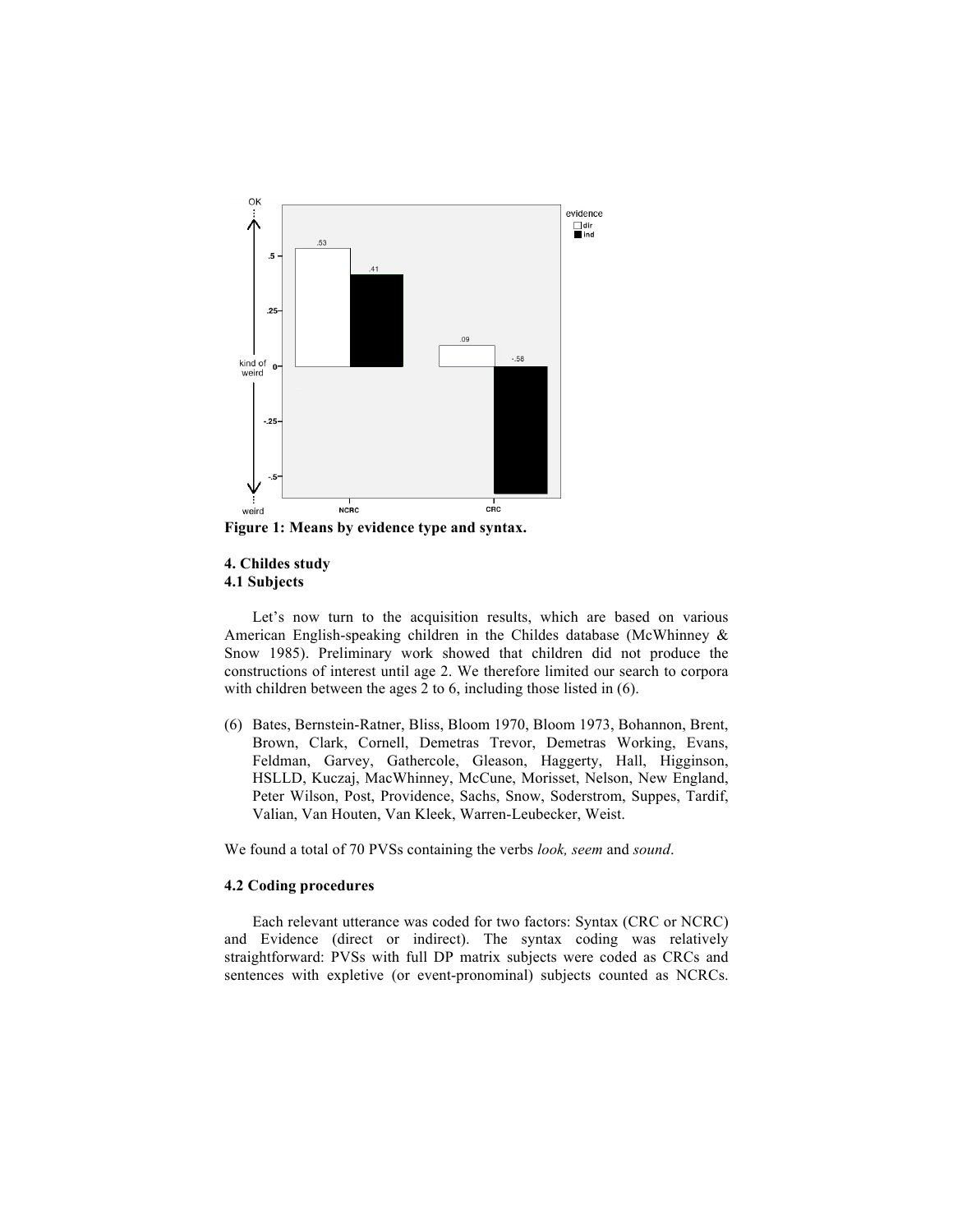There were 13 cases in which the syntactic status was ambiguous (for example, many of the null subject sentences) and these were not included in our analysis.

To determine evidence type, two coders worked independently and relied on several contextual and grammatical cues, including the use of demonstratives in describing the topic; the proximity of the topic to the speaker; and the discussion before and after the copy-raising utterance. In (7) and (8) we provide an example of direct and indirect evidence situations; (9) is an example of an utterance that was excluded from the study because its evidence status was inconclusive.

(7) *Direct-evidence scenario* (Nat, 3;0) ANG: give me the kitty cat. ANG: thanks. ANG: kitty+cat looks tired . ANG: have you been a good kitty+cat? CHI: look it . CHI: he  $+...$ CHI: **he looks like he's sleeping** . CHI: **he looks like he's sleeping** . ANG: all curled up .

In (7) the relevant utterance is the CRC *He looks like he's sleeping*. This was coded as a direct-evidence scenario for several reasons. Prior discourse, including the use of the second-person pronoun *you*, suggests that the cat is so close that the interlocutors are addressing it directly. And the comment that the cat is all curled up suggests that the interlocutors are looking at the cat.

(8) *Indirect-evidence scenario* (Mrktp 3;10) CHI: nope  $\langle \text{there's} \rangle$   $\frac{|}{|} \langle \text{they're} \rangle$   $\frac{|}{|} \langle \text{they're closed memory} \rangle$ . MOT: they're always closed and every time we get there they're closing huh? CHI: I know (.). CHI: **it looks like they're open to me.** MOT: they might be. MOT: as long is it's not Tuesday they'll be open. MOT: is it Tuesday? CHI: yep. MOT: well then they're closed (.).

In (8), the relevant sentence, *It looks like they're open to me,* was coded as an indirect evidential. The discourse following the relevant utterance – including a weak epistemic modal and a clear pattern of inference regarding the asserted proposition – shows that the speaker and his mother are inferring about the status of the store, rather than perceiving its apparent openness directly.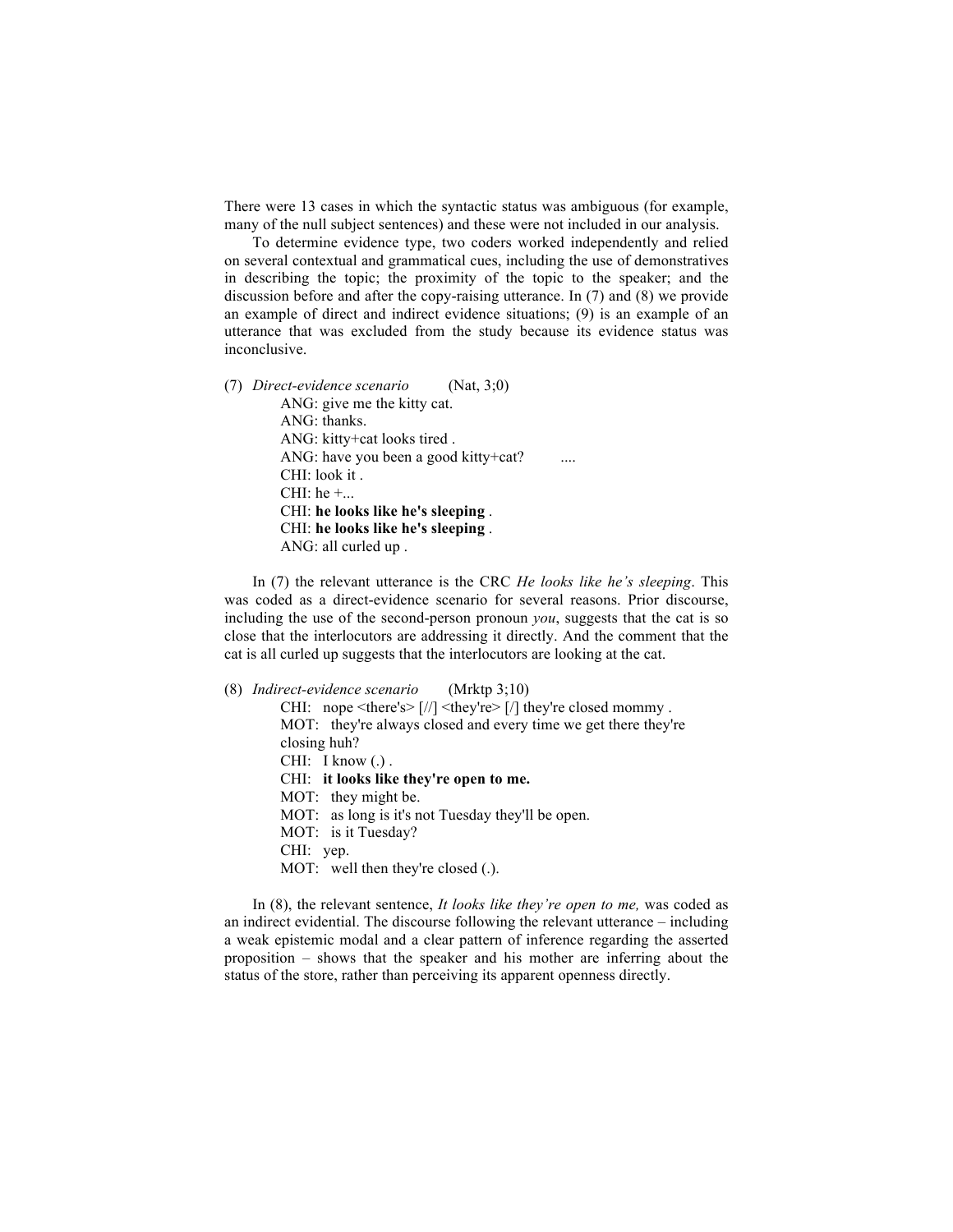(9) is a clear example of a PVS whose evidence type is completely unclear. The coders were unable to establish either the meaning of the sentence in this context or the child's evidence for it. Even the mother seems bewildered.

# (9) *Unclear evidence source* (Sarah, 4;1) CHI: what Nana? MOT: Nana Fitzgerald. ANN: xxx for a long time. CHI:  $\lt$ the one> [/] (.) the one that died? CHI: Uncle Eddie died (.) the one? MOT: yeah. ANN: I forgot that Uncle Eddie died (be)cause **it seemed like he was cryin(g) when she was talkin(g).** MOT: well.

Coders were able to determine the evidence type for the vast majority of cases from context and other linguistic cues. Several more examples of the children's direct and indirect evidentials are given in (10) and (11).

### (10) *Direct*

| a. Dat clay doesn't look like it's sticky, but it is.                          | (Adam 4;9)  |
|--------------------------------------------------------------------------------|-------------|
| b. Now it's a Pooh truck, he looks like he's driving.                          | (Ethan 2:9) |
| c. Well it looks like I got all the rabbits. (collecting rabbits) (Abe $3:2$ ) |             |

## (11) *Indirect*

| a. Look like the howl's been in your room.                               | (unnamed $4;6$ ) |
|--------------------------------------------------------------------------|------------------|
| b. Looks like there's another piece. (sees hole in puzzle) $(HV1/TP3;7)$ |                  |
| c. But it seems like he's never coming.                                  | $($ Joe 5:4)     |

### **4.3 Results**

<u> 1989 - Jan Samuel Barbara, margaret e</u>

In Table 2 we provide the frequency of each of the relevant verbs and age of first occurrence. We see that *look* far outnumbered the other two verbs and appears at a much younger age. $3$ 

<sup>&</sup>lt;sup>3</sup> A priori we might expect the copy-raising verb *seem*, which is neutral with respect to evidential source, to be acquired earlier than the semantically more restrictive *look* and *sound* (which require visual and auditory evidence, respectively). But this is not what we find. A possible explanation for the earlier appearance of the perceptual verbs (despite their more restrictive conditions of use) is that they do not involve syntactic raising (Amovement) while the raising verb *seem* does (see Asudeh & Toivonen 2012). There is considerable evidence that children do not allow A-movement with raising predicates such as *seem* until roughly age 6 (Hirsch, Orfitelli & Wexler 2007, 2008; Orfitelli 2012). It must be noted that the adults in our production study also showed the same preference for perceptual verbs over *seem*. We found 123 tokens of *look*, 15 of *sound* and 4 of *see*  (Providence corpus)*,* which may suggest a frequency effect as opposed to a syntactic one.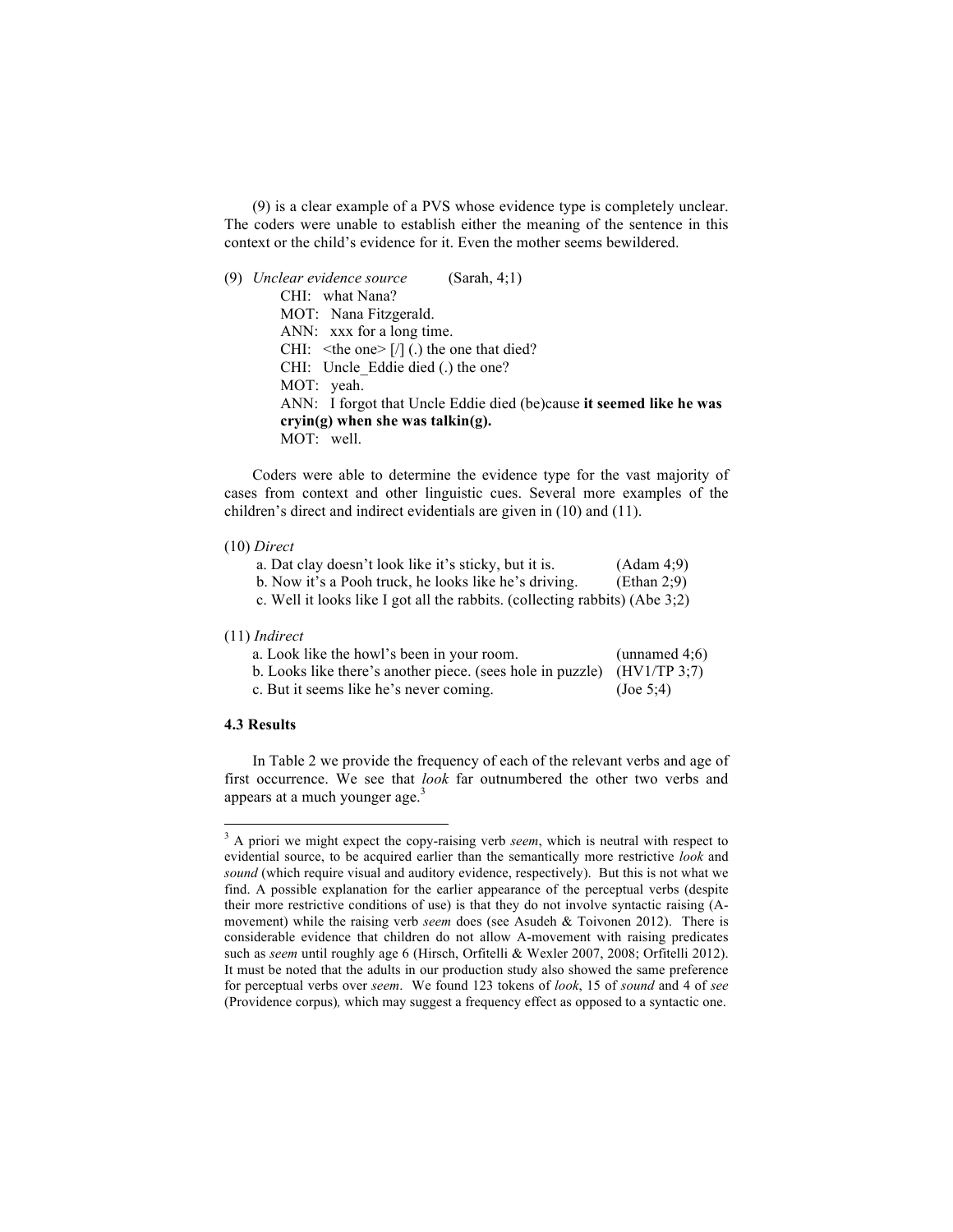**Table 2. Number and first occurrence of copy-raising verbs**

|                     | Look | <b>Sound</b>                           | Seem |
|---------------------|------|----------------------------------------|------|
| Number (child)      |      |                                        |      |
| Age, 1st occurrence |      | $\mathcal{D} \cdot \mathcal{L}$<br>4.U |      |

Table 3 shows the frequency of each Evidence type by age. We see that direct evidentials outnumber indirect evidentials by roughly 3 to 1, with directs decreasing over time. There were 3 cases in which it was not possible to determine the evidence source.

| Age (years) | Direct $N(\%)$ | <b>Indirect N</b> | <b>Total</b> |
|-------------|----------------|-------------------|--------------|
| $1-2$       | (88%)<br>8     |                   |              |
|             | 15 (79%)       |                   | 18           |
|             | 12 (70%)       |                   |              |
|             | 13 (76%)       |                   |              |
| $6 - 7$     | (67%)<br>4     |                   |              |
| Total       | 52 (78%)       |                   | 67           |

**Table 3. Distribution of direct vs. indirect-evidence situations by age**

Table 4 shows the syntactic patterns of different evidence types. Of the 70 utterances in our child corpora, 54 were unambiguous with respect to their syntax and evidence source.

| Evidence        | $\epsilon$<br>-<br><b>Syntax</b> |             | <b>Total</b> |
|-----------------|----------------------------------|-------------|--------------|
|                 | CRC                              | <b>NCRC</b> |              |
| <b>Direct</b>   | (52%)                            | 19 (48%)    | 40           |
| <b>Indirect</b> |                                  | 14 (100%)   | 14           |
| <b>Total</b>    |                                  | 33          | 54           |

**Table 4. PVSs and evidence source in English-speaking children** 

Of these the direct evidence situations are almost evenly split between CRCs and NCRCs and crucially, all the in direct-evidence situations are NCRCs. That is, we found zero instances of a CRC used (illicitly) in an indirect evidence-scenario. In short, the distribution is perfectly aligned with the adult system as it was schematized in Table 1. We performed a Chi Square test to determine the distribution of the syntax of PVSs across direct and indirect scenarios. The results are significant  $X^2(1) = 12.02$ , p. <.001<sup>4</sup>

<u> 1989 - Jan Samuel Barbara, margaret e</u>

<sup>&</sup>lt;sup>4</sup> 16 utterances could not be fully coded because either the evidence source could not be determined (3 cases) or because the syntax was unclear. Of the 13 syntactically unclear cases, 12 were uttered in direct-evidence situations and hence would be acceptable as either a CRC or NCRC. For example, the sentence *Sounds like she's making up her stories* could be either *She sounds like she's making up her stories* or *It sounds like she's*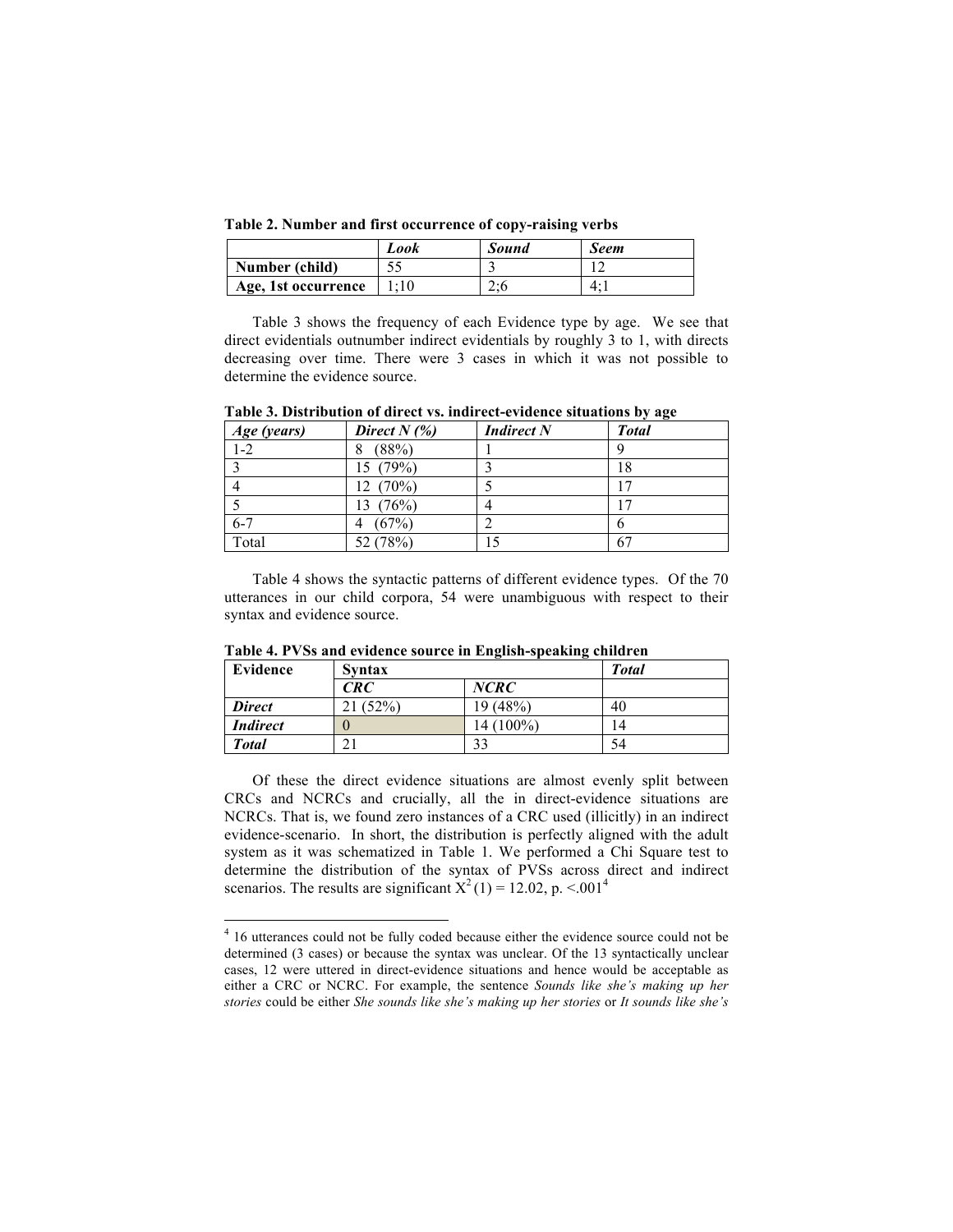Finally, in Table 5 we report the breakdown of direct evidentials into CRCs vs. NCRCs. What is noteworthy is that children use the marked copy raising construction beginning at age 2, that is, right from the time they first use PVSs.

| Age (years) | <b>Direct</b> |               |              |
|-------------|---------------|---------------|--------------|
|             | CRC           | NCRC          | <b>Total</b> |
|             | (38%)         | 5(62%)        | 8            |
|             | (64%)         | 4(36%)        |              |
|             | (70%)         | $3(30\%)$     | 10           |
|             | $4(40\%)$     | $(60\%)$<br>6 | 10           |
| 6           | 0             | $3(100\%)$    |              |
| Total       |               |               | 42           |

**Table 5. Number (percentage) of direct CRCs and NCRCs by age**

## **4.4 Adult Childes Study**

We also looked at adult spontaneous production data in order to see what kind of input children receive with respect to PVSs. For this we coded a single corpus – the Providence corpus (Demuth et al. 2006) – and found 142 instances of adult PVSs. These data are given in Table 6:

|  |  |  | Table 6. PVSs and evidence in adult input (Providence; Demuth et al. 2006) |  |
|--|--|--|----------------------------------------------------------------------------|--|
|  |  |  |                                                                            |  |

| Evidence        | <b>Syntax</b> | <b>Total</b> |     |
|-----------------|---------------|--------------|-----|
|                 | CRC           | <b>NCRC</b>  |     |
| <b>Direct</b>   | 45 (46%)      | 52 (54%)     | 97  |
| <b>Indirect</b> |               | 15 (100%)    |     |
| <b>Total</b>    | 45            | 67           | 112 |

Of the unambiguous adult utterances the direct-evidence situations are not quite evenly divided between CRCs and NCRCs. Importantly, all of the indirect-evidence situations were NCRCs. These results are significant by Chi Square,  $X^2$  (1) = 11.633, p. <.001. In short, the adult production data align with the felicity judgment results of our on-line study (both sets of data support A&T's claims), and are mirrored by the child production data in table 3.

 

*making up her stories.* The single remaining ambiguous example (*He says it seems like it's Christmasy weather*…) was uttered in an indirect evidence scenario, and hence would only be a counterexample if it was clear that it was a raised construction with coreferring subjects (instead of an unraised construction).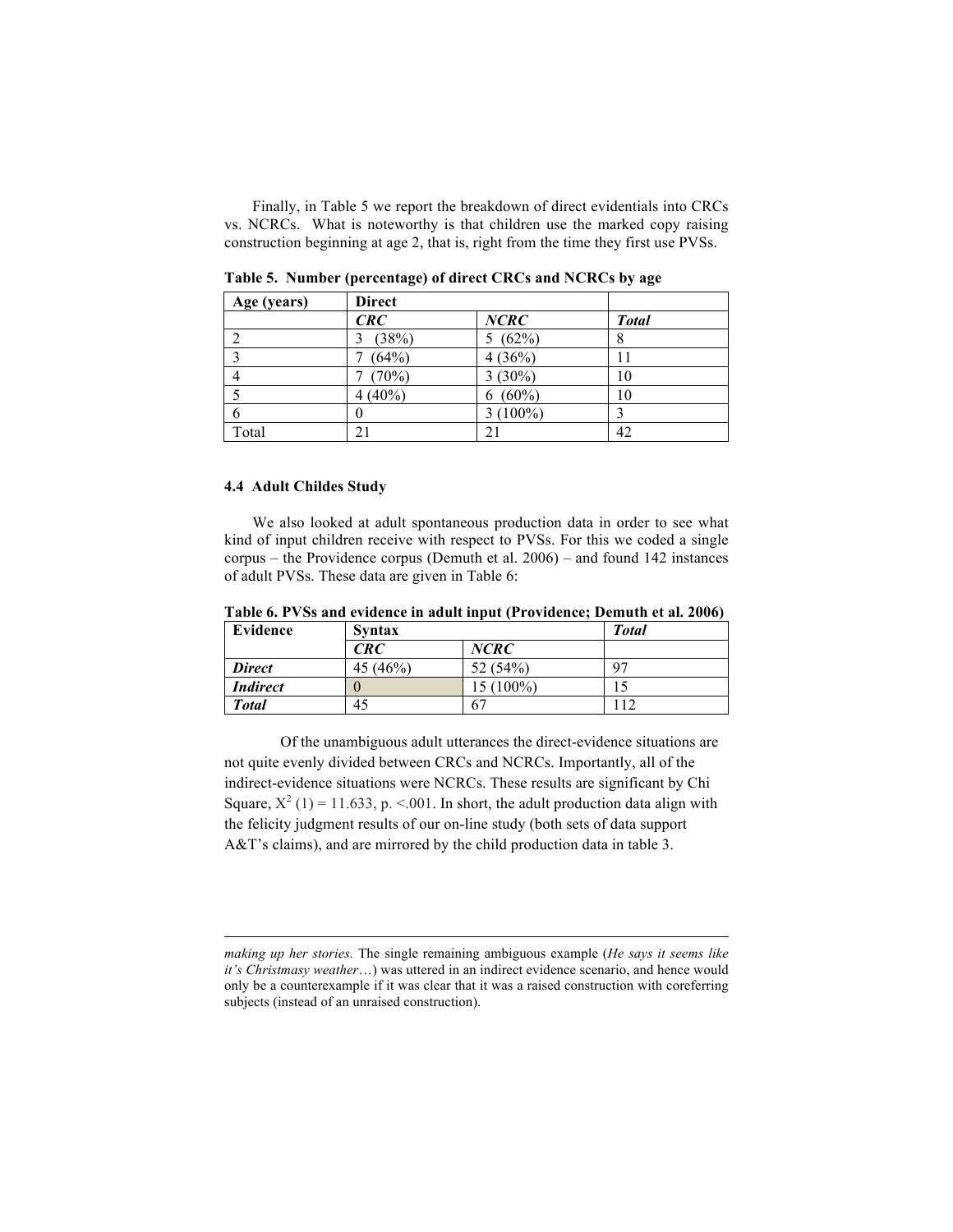# **4.5 Discussion**

What conclusions do we draw from these results? First, and most importantly, children behave like adults in their ability to correlate the syntax of PVSs with the type of evidence they have (Table 4). Moreover, because the polysemy issue does not arise in English as it does in "evidential" languages, we can be more confident that we are examining the acquisition of the semantics of evidentials rather than tense, aspect or some other feature of the language.

Table 4 also shows that non-copy-raising (NCRC) sentences are somewhat more frequent overall than copy-raising (CRC) sentences. This is also true of the adult input, as shown in Table 6. <sup>5</sup> For both children and adults, roughly 60% of PVSs are NCRCs. This result may be unsurprising given that NCRCs are, unmarked with respect to evidentiality and so acceptable in both direct- and indirect-evidence situations.

However, if we focus on the direct evidentials in Table 4, we see that children use CRCs (52%) somewhat more often than NCRCs (48%), and that even the 2-year olds use the CRC nearly 40% of the time, as shown in Table 5. The fact that even the youngest children use the marked PVS supports our claim that they have acquired the syntax of evidentiality and are not just relying on a default strategy of some sort. Nor are they simply matching input frequency. As Table 6 shows, in the input data direct evidentials occur slightly more often in the non-raised construction than in the in the raised one.

Another interesting finding is that despite the non-obligatory, nongrammaticized nature of evidentiality in English, the children in our study show no production delay relative to children acquiring evidential languages. They use the CRC – which is marked for (direct) evidentiality – from age 2 (Table 5). This argues against the neo-Whorfian view that language-specific properties influence the age at which children acquire the conceptual understanding of evidence source (and hence the semantics of evidentiality). In other words, early attention to evidence source does not depend on having a language with obligatory, morphologically encoded evidentiality. Indeed, our results are in line with claims by Papafragou et al. (2007), Gleitman & Papafragou (2005), and Koring & De Mulder (2011) who argue that the conceptual framework for marking linguistic evidentiality is in place at a relatively young age and not subject to much language-specific variation.<sup>6</sup>

<u> 1989 - Jan Samuel Barbara, margaret e</u>

<sup>&</sup>lt;sup>5</sup> For the adults in our experimental study, NCRCs were in every case more acceptable than their CRC counterparts, regardless of evidence type. This is reflected in the significant effect of syntax. Grimm (2010), examining canonical raising structures, suggests that the matrix subject in canonical raising structures, in contrast to the matrix subjects of their non-raised counterparts, are topics. Similar independent semantic differences between CRCs and NCRCs might explain this relative prevalence of NCRCs. <sup>6</sup> In this paper we report on production data, which does not speak directly to whether the children have knowledge of other inds in the way that comprehension data do. However, if the linguistic marking of evidentiality – whether syntactic or morphological – is acquired on the basis of input, as seems reasonable, then children must understand the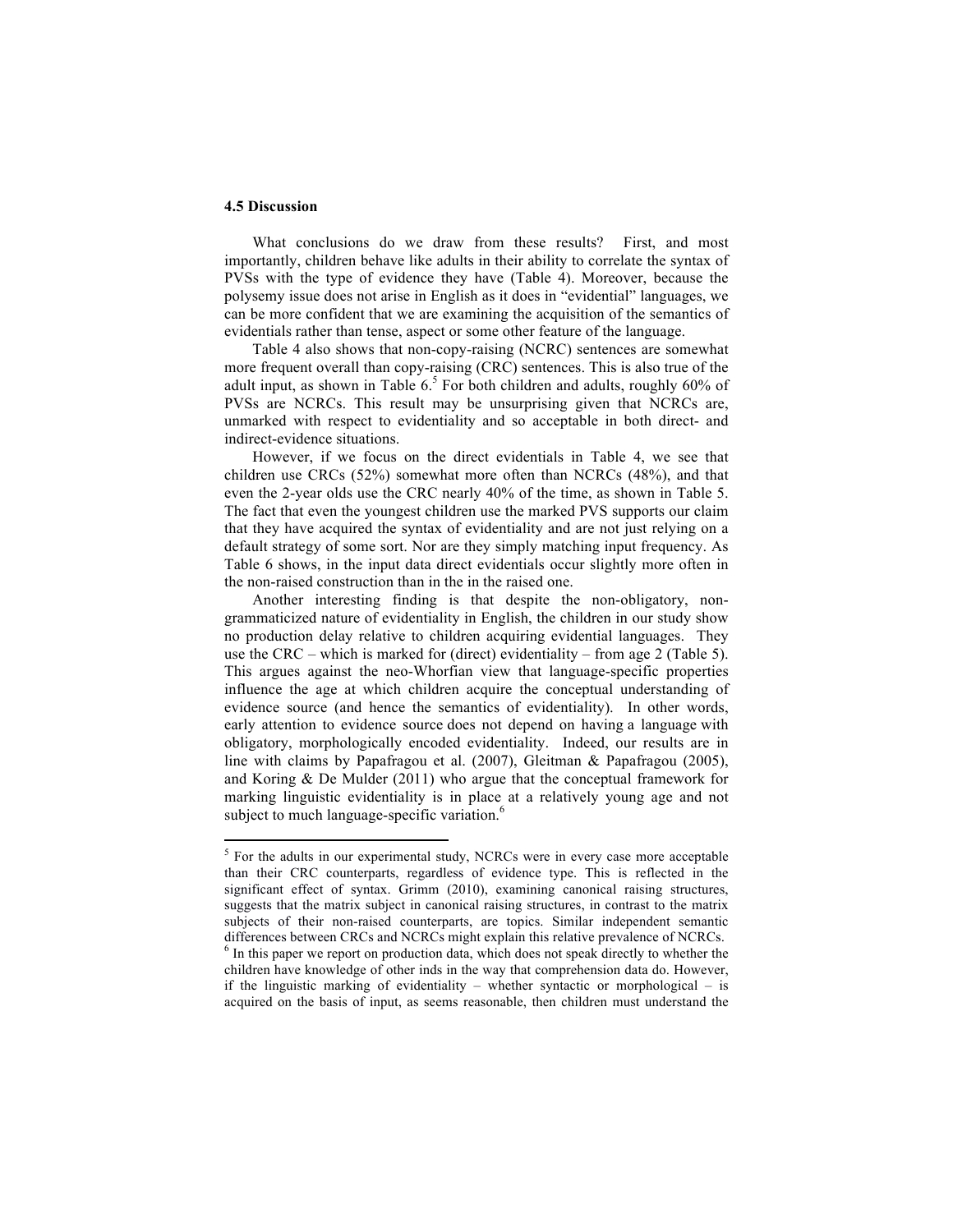A final result concerns what we call 'the cognitive primacy of direct evidentiality', which is the idea that children acquire direct evidentials earlier because reporting on direct perception is "simpler" in some intuitive sense than reports based on either inference or hearsay (Ozturk & Papafragou 2008; de Villiers et al. 2009; Courtney 2008). Table 3 shows that the children in our study do indeed produce direct evidentials before indirect ones just like children acquiring morphologically encoded evidentials in Korean and Turkish. With only one possible exception (from a child whose age is not clearly specified) direct evidentials in English occur at around 2;0 while indirect evidentials first appear at 3;0. Thus, our results are consistent with the idea that direct evidentials are cognitively simpler in some sense, but it must also be noted that in terms of overall frequency, direct evidence-situations vastly outnumber indirect-evidence situations for both children and adults (Tables 4 and 6). So the earlier appearance of direct evidentials could be an effect of input frequency. One thing that seems certain, however, is that it's not the case that direct evidentials in English are acquired earlier because they are syntactically simpler, involving (as they often do) raising and/or copying operations.

### **5. Conclusions**

In this study we investigated the acquisition of evidentiality in English 'perception verb similatives' (PVS) with an eye towards addressing what we dubbed the "polysemy problem." Overall, our results show (i) that as far as production is concerned, English-speaking children are adult-like from a strikingly early age, and (ii) that their course of development is not notably different from children acquiring languages with morphologically encoded evidentiality such as Turkish. In these languages it has been observed that children's performance in experimental tasks lags behind their naturalistic production by about a year or so (e.g. Aksu-Koç 1988; Papafragou et al. 2007), in both elicited production and comprehension, but is especially pronounced in comprehension. We are therefore following up on our production study with a comprehension task of English PVSs (a felicity judgment task) in the hope that these results will help inform the studies reported on here.

## **References**

Aikhenvald, A. 2004. *Evidentiality*. Oxford University Press.

Aksu-Koç, A. 1988. *The acquisition of aspect and modality*. Cambridge.

Aksu-Koç, A. and Slobin, D. 1986. A psychological account of the development and use of evidentials in Turkish. In Chafe, W. and Nichols, J., editors, *Evidentiality: the linguistic coding of epistemology*, 159--167. Ablex.

 perspective of the people providing the input. In this sense, then, production data do provide indirect evidence bearing on theory of mind issues.